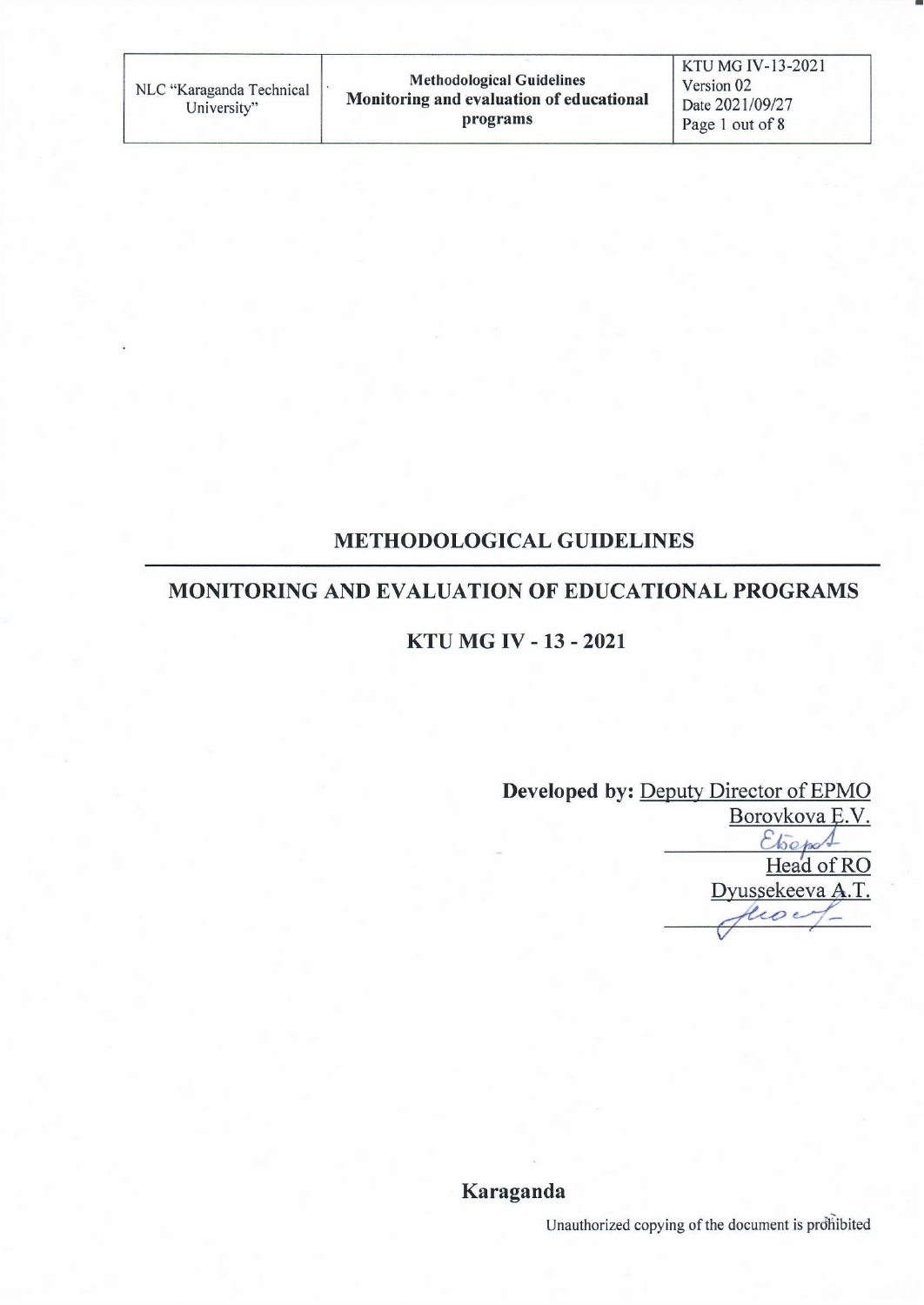## **Table of Contents**

| 1 Scope                                             | 3 |
|-----------------------------------------------------|---|
| 2 Description of the procedure                      | 3 |
| 3 Monitoring and evaluation of educational programs | 3 |
| 4 Evaluation objects                                | 5 |
| 5 Monitoring forms                                  | 5 |
| 6 Approval and implementation                       | 5 |
| 7 Replication and distribution of the document      | 6 |
| 8 Safekeeping                                       | 6 |
| 9 Making changes to the document                    | 6 |
| Appendix A Coordination sheet                       |   |
| Appendix B Familiarization sheet                    | 8 |
|                                                     |   |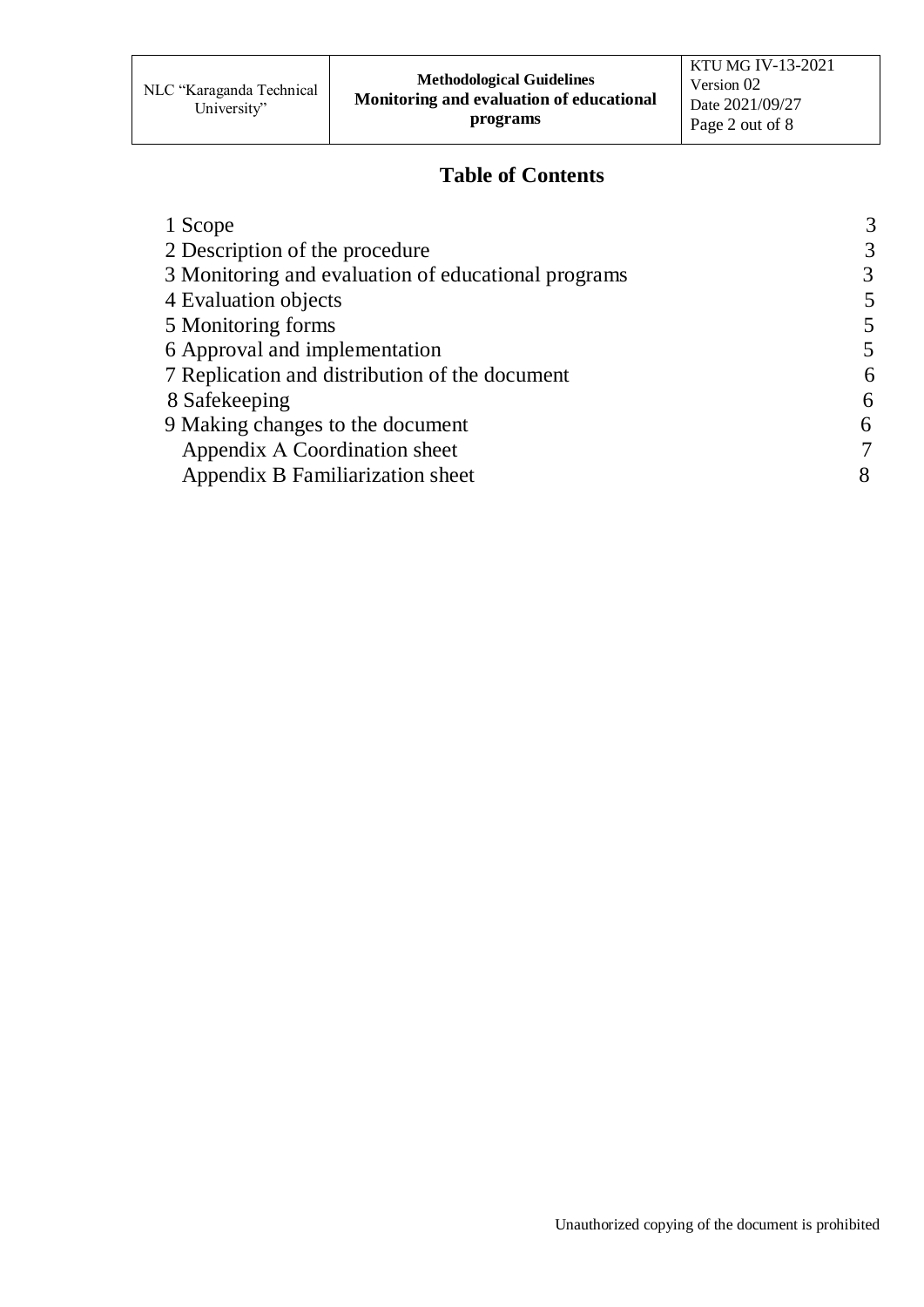Effective date  $202/1005$ (year, month, day)

#### 1 Scope

1.1 These Methodological Guidelines defines the methodology for monitoring and evaluating educational programs, as well as regulates the organization and procedure for conducting all related procedures and defines the official powers and responsibilities of participants.

1.2 These Methodological Guidelines on monitoring and evaluation of educational programs is an internal regulatory document of the quality management system (QMS) NLC "Karaganda Technical University" (hereinafter referred to as the KTU) and was developed in order to determine the requirements and procedure for preparation, conduct and documentation.

1.3 These Methodological Guidelines is mandatory for all employees involved in the preparation, design and development of educational programs.

## 2 Description of the procedure

2.1 The algorithm of monitoring and evaluation of the educational program The methodological basis for monitoring and evaluation of the educational program are the principles, methodology and procedure for the development of the EP.

2.1.1. The content and structure of the educational programs (EP) of the KTU correspond to the state mandatory standards of higher and postgraduate education and is implemented through working curricula and working curricula that are uniform for all forms of education.

2.1.2. In order to improve the effectiveness of learning outcomes at the university, an integrated approach is used to monitor and evaluate educational programs, and, accordingly, curricula for all levels of education.

## 3 Monitoring and evaluation of educational programs

3.1 The University guarantees the quality of graduate training by evaluating, monitoring and reviewing educational programs.

3.2 The University evaluates, monitors and periodically reviews the educational programs of bachelor's, master's and PhD doctoral studies.

3.3 Evaluation and monitoring of educational programs is carried out at the university in order to obtain information on the degree of compliance with requirements in the field of educational services; its consideration when updating requirements for the design and implementation of educational programs.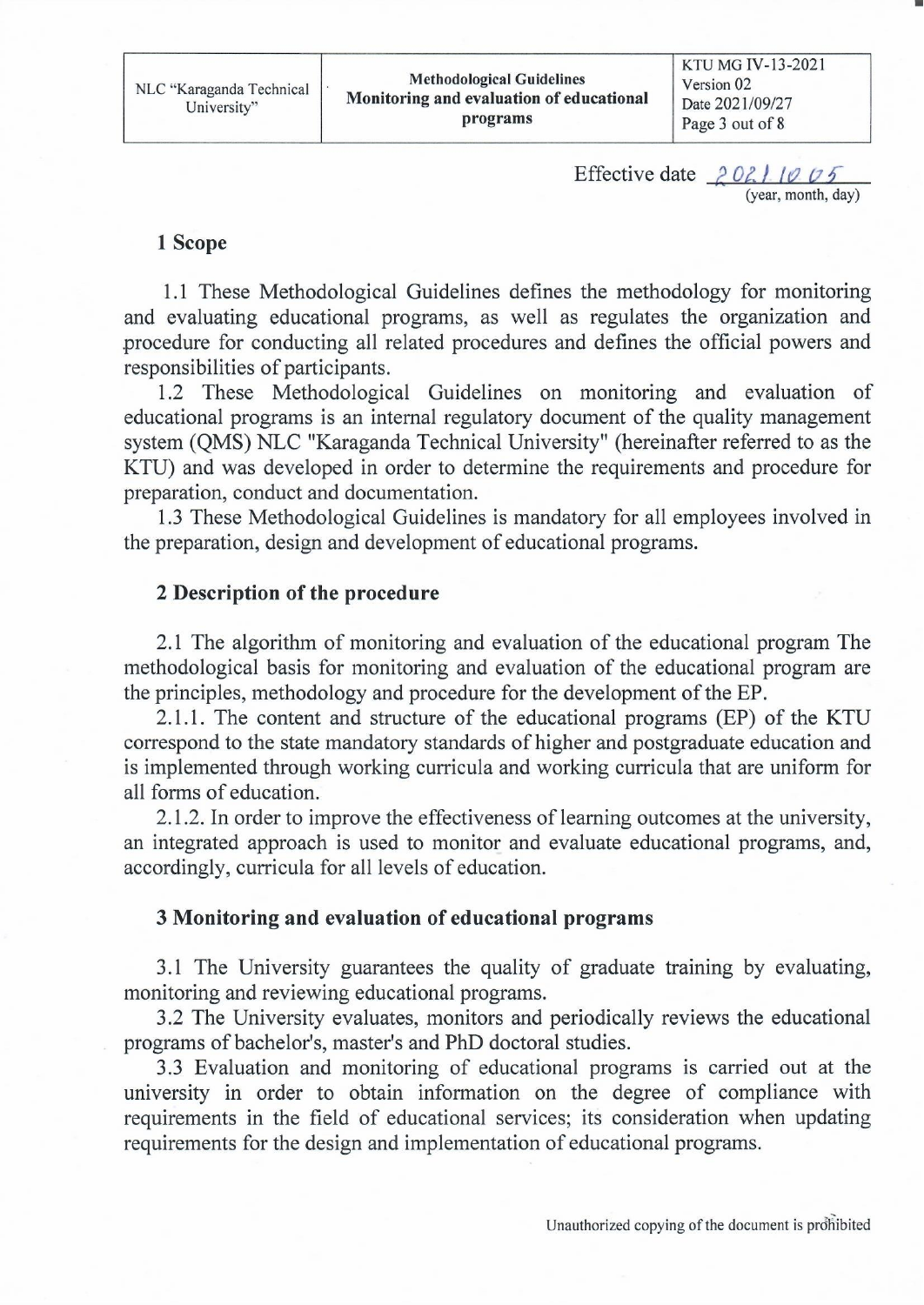3.4 The university has developed a procedure for approval, periodic review (revision) and monitoring of educational programs and documents regulating this process.

3.5 Monitoring and evaluation of the educational program includes the following stages: discussion of the educational program, review of the educational program, revision of the educational program to take into account suggestions and comments made by employers and other stakeholders, discussion of the educational program, recommendation for approval, approval procedure.

3.6 The modular educational program is based on the graduate model developed at the university for each educational program. Verification and validation of the graduate model takes place through expert evaluation carried out by employers and consumers.

3.7 In order to provide educational programs with the relevant content of education, the lists of specialized, elective and practice-oriented disciplines and modules, practices developed at the university are systematically revised and supplemented. The basis of the implemented courses are the results of teaching staff of the faculty of the department.

3.8 The evaluation of the quality of educational programs is carried out on the basis of an analysis of curricula, a catalog of elective disciplines, schedules, individual plans of students, internal regulatory documents regulating the implementation of educational programs, questionnaires of students and employers.

3.9 Educational programs undergo the procedure of annual monitoring of the quality of implementation at a meeting of the department with the participation of students and employers. Teaching staff of the department, in order to harmonize the content of educational programs with similar educational programs of leading foreign and Kazakh universities, identify and analyze such universities and educational programs. Based on the results of such activities, the university enters into cooperation agreements with universities of the far and near abroad.

3.10 Evaluation of students' satisfaction with the places and organization of internship is carried out both during the practice and at the installation and reporting conference on the results of the practice.

3.11 The evaluation of employers' satisfaction with the level of training of students is carried out by conducting their survey and questionnaire, as well as in the characteristics of an intern who has interned at the organization.

3.12 Based on the monitoring results, decisions are made on the further development of educational programs, the expansion of the department's activities for the formation of a contingent, and the development of a unified educational space.

3.13 Evaluation of the effectiveness and efficiency of the implementation of educational programs is due to feedback provided by employers, petitions, invitations of scientists abroad, expansion of the practice base, etc..

Unauthorized copying of the document is prohibited 3.14 The criterion for the effectiveness of the implementation of educational programs is the successful completion of practical training by students and their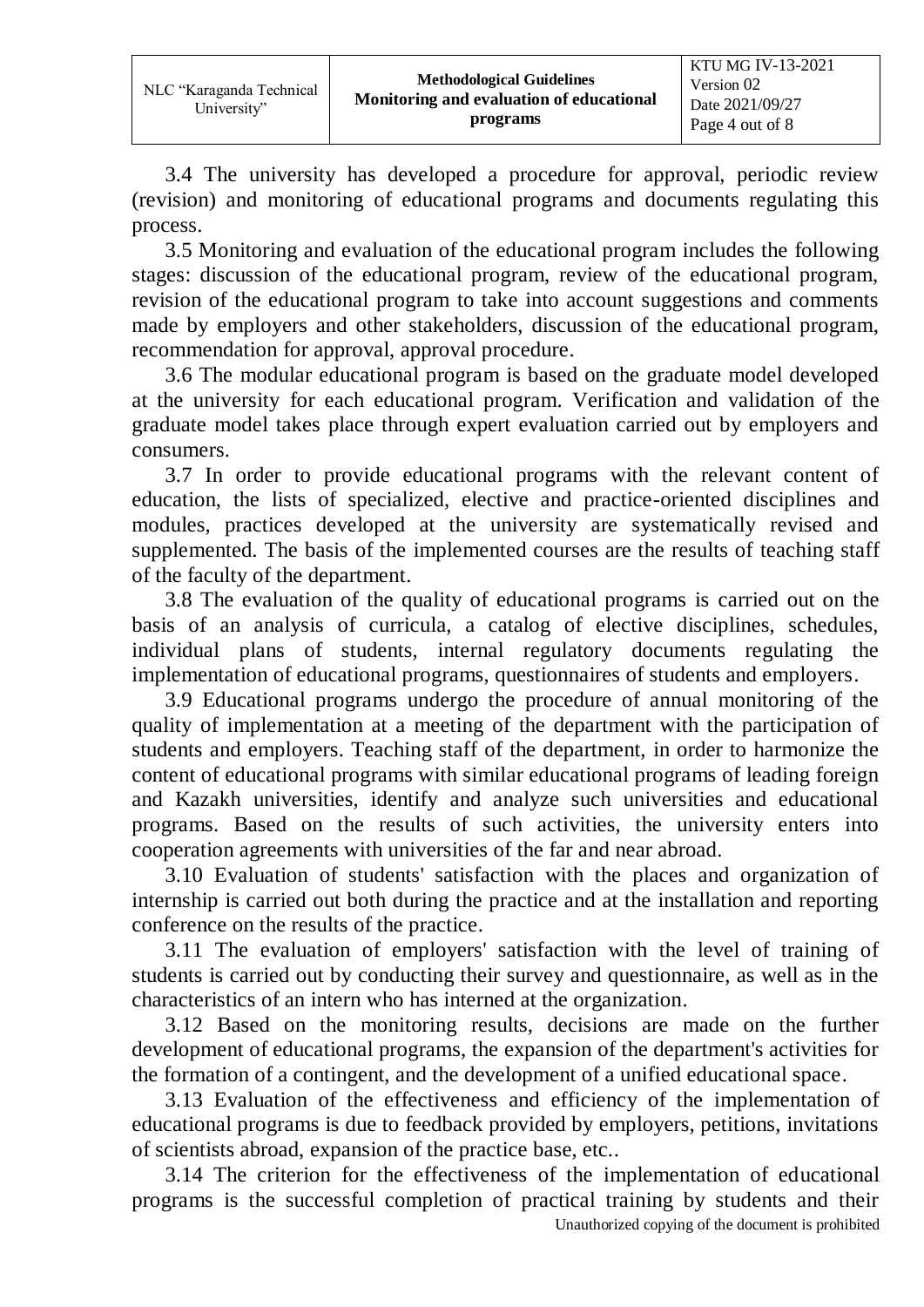further career development. The indicator of the effectiveness of the implementation of educational programs is the high-quality graduation of students, the percentage of employment.

3.15 The results of training in educational programs are: the formation of students' competencies that are in demand in the labor market; professional activity aimed at psychological and pedagogical support of the educational process; personal, professional and social development of students, contributing to socialization, the formation of a common culture of personality.

# **4 Evaluation objects**

4.1 Conditions created for applicants to enter the university.

4.2 The quality of educational services provided to students.

4.3 Conditions necessary for the implementation of educational services by employees: administrative and managerial, educational and auxiliary, engineering and technical and other service personnel.

4.4 The quality of graduate training assessed by employers.

# **5 Monitoring forms**

- 5.1 Oral survey of students, teaching staff, employers and other stakeholders.
- 5.2 Survey of students, teaching staff, employers and other stakeholders.
- 5.3 Analysis of graduate employment.
- 5.4 Feedback from graduates and employers.

# **6 Approval and implementation**

The approval of this MG is carried out in accordance with DP KTU - II - 01 and is made out in the "Coordination Sheet" (Appendix A).

# **7 Replication and distribution of the document**

Replication and distribution of this information must be carried out in accordance with the DP KTU II-01.

# **8 Safekeeping**

This card must be stored in accordance with the DP KTU  $II - 01$ .

# **9 Making changes to the document**

Changes to this MG must be made in accordance with the DP KTU  $II - 01$ .

Unauthorized copying of the document is prohibited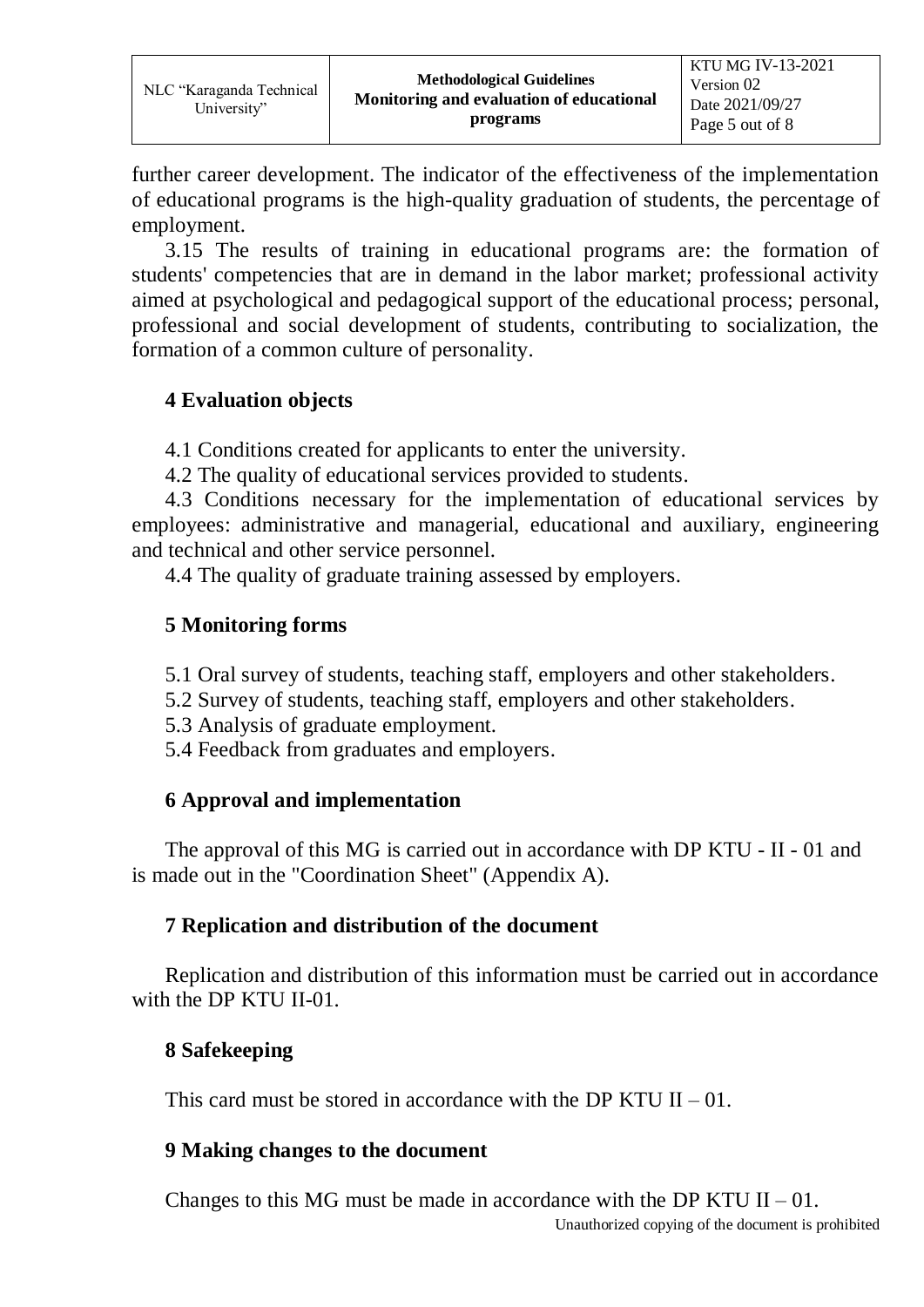KTU MG IV-13-2021 Version 02 Date 2021/09/27 Page 6 out of 8

# Appendix A<br>(mandatory)

 $F. 04 - 2020$ 

# Coordination sheet

| Position                | Name            | Date     | Signature |
|-------------------------|-----------------|----------|-----------|
| Compliance Officer, QMR | Zhetessova G.S. |          |           |
| Director DAA            | Udartseva S.M.  | 04.10.21 |           |
|                         |                 |          |           |
|                         |                 |          |           |
|                         |                 |          |           |
|                         |                 |          |           |
|                         |                 |          |           |
|                         |                 |          |           |
|                         |                 |          |           |
|                         |                 |          |           |
|                         |                 |          |           |
|                         |                 |          |           |
|                         |                 |          |           |
|                         |                 |          |           |
|                         |                 |          |           |
|                         |                 |          |           |
|                         |                 |          |           |
|                         |                 |          |           |
|                         |                 |          |           |
|                         | $\sim$          |          |           |
|                         |                 |          |           |
|                         |                 |          |           |
|                         |                 |          |           |
|                         |                 |          |           |
|                         |                 |          |           |
|                         |                 |          |           |
|                         |                 |          |           |
|                         |                 |          |           |
|                         |                 |          |           |
|                         |                 |          |           |

Unauthorized copying of the document is prohibited